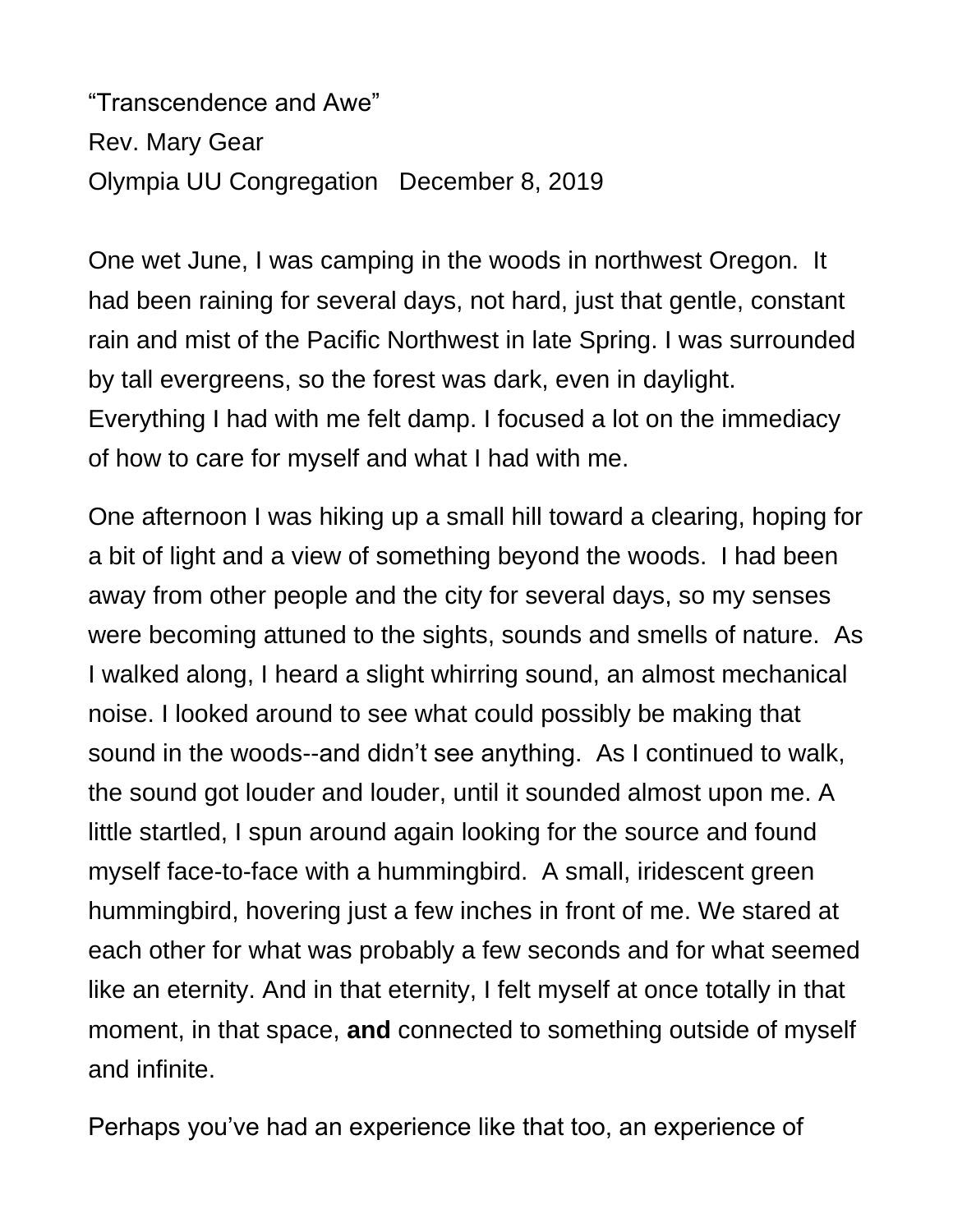transcendence and awe.

There may be as many different kinds of transcendent experiences as there are people. Some people are alone when they have an experience, some are in groups. Some people described experiences as comforting and say that they were full of awe and wonder; others describe their experiences as terrifying and say that they were full of fear. Transcendence and awe are transformational, so come with the full range of reactions and emotions.

I once heard an interview with an Army sergeant who described the transcendent experience he had while marching in cadence with his unit; the movement, sense of unity, music, and rhythm transported him outside of himself. Dancing or other kinds of movement can offer the opportunity for transcendence. Singing in a group or choir can offer the same experience of connection while creating something of beauty; like the awesome music offered in the service last Sunday.

Sports fans describe a similar experience of unity and transcendence when cheering for their team, celebrating a win or grieving a loss. Some people describe these kinds of experiences in spiritual practice or settings, visiting a sacred site, sitting in meditation, joining with others in worship.

All of these can be described as experiences of awe-our spiritual theme for December.

Most of us are likely to think that religion must somehow be involved in these kinds of experiences. Sometimes people describe them that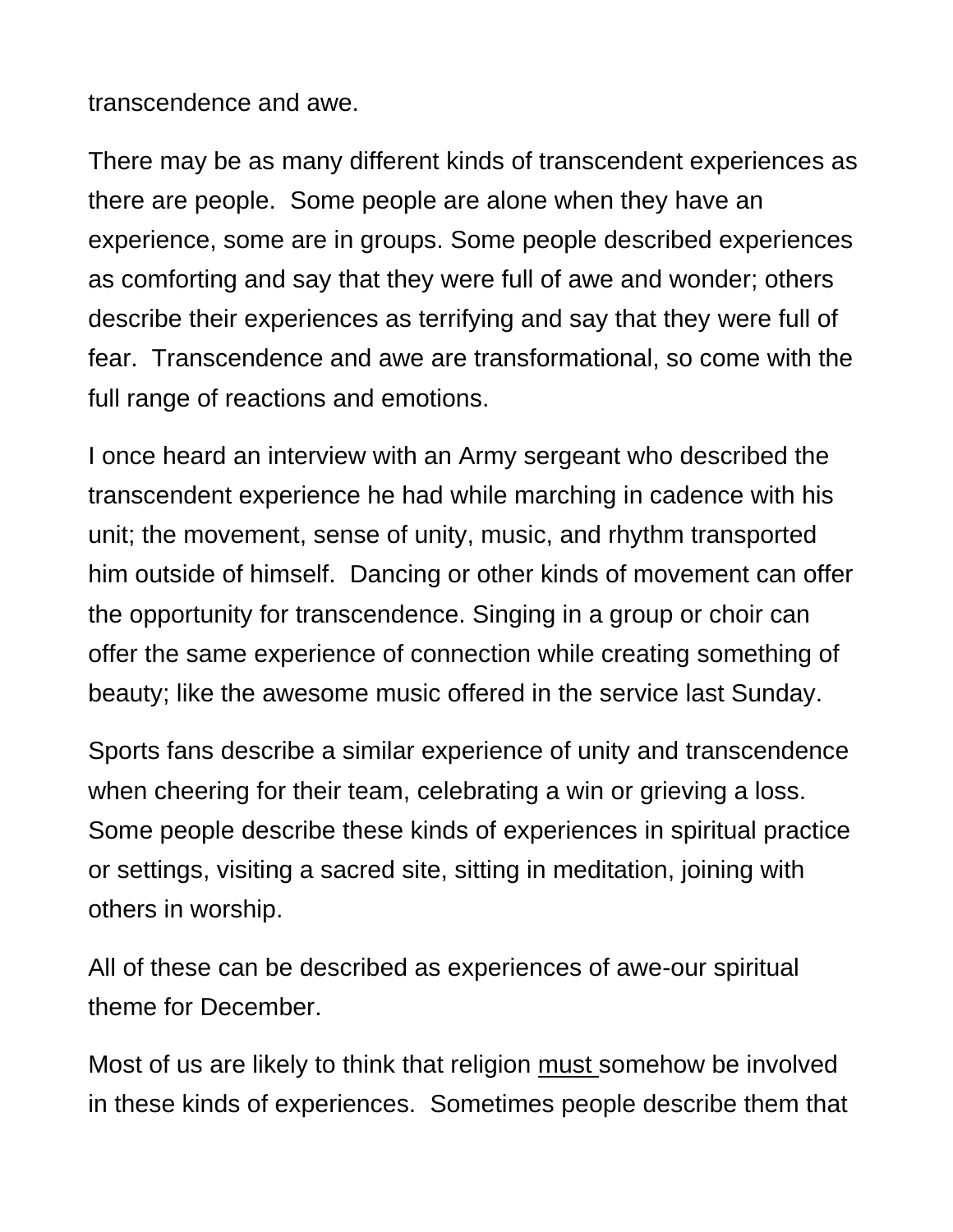way. Sometimes people even have these experiences in church or worship.

We may know the stories of the religious mystics of history; Saint Paul, Hildegard of Bingen, and ancient shamans. We also may know of modern-day mystics; Islam's Sufi whirling dervishes, contemporary shamans, poets and musicians.

There is a long history of people who have related these kinds of experiences in religious terms. They use words like transcendent and ineffable, mystical and awesome, ecstatic and cosmic; the same words that some use to describe God.

And so, it's natural to think that these experiences are religious or connected to God in some way. Yet, there are many people who are not seen a "religious" who describe their experiences in these terms, such as those who notice the mystery and wonder of nature. Writers like Aldo Leopold, John Muir and Rachel Carson. We can see the mystical in the photographs of Ansel Adams and Georgia O'Keefe. We hear it in the poetry of Mary Oliver and David Whyte. We can hear wonder and awe in the music of Beethoven and Carrie Newcomer. Architect Frank Lloyd Wright was quoted as saying, "I believe in God, only I spell it Nature."

Writer Barbara Ehrenreich is among this group. She is an activist, scientist, and avowed atheist; she was raised an atheist and has remained so. In her book, Living with a Wild God, she explores the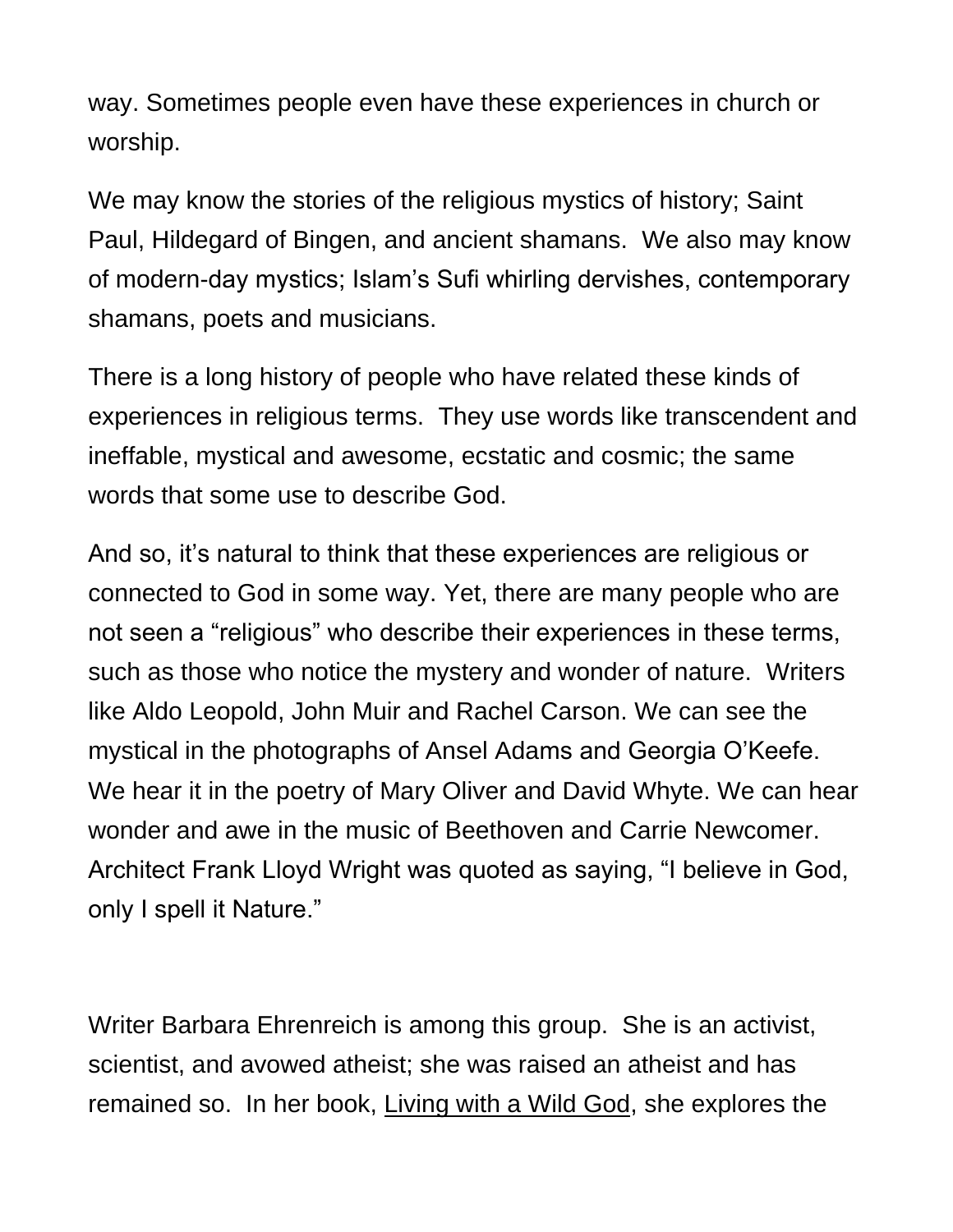transcendent experiences that she had as a teenager and has had since, and how she came to understand those experiences. She describes times of dissociation when the entire world and everything in it seemed to be alive and on fire. She initially chalked her experience up to mental illness of some kind, and it scared her. These kinds of experiences have led people to be diagnosed with schizophrenia; we have a long history of diagnosing mystics as mentally ill.

Ehrenreich was both afraid and compelled to explore the history of religion in an attempt to place herself in a religious tradition. She speculated that people with a religious context probably have an easier time understanding these kinds of experiences because they easily fit a religious framework. She was concerned because, as she wrote, "The impasse was this: If I let myself speculate even tentatively about something, if I acknowledge the possibility of a non-human agent or agents, some mysterious Other, intervening in my life, could I still call myself an atheist?" She went on to say, "But non-believers have mystical experiences, too, and mine seemed to locate me squarely in the realm of animism."

The word "animism" comes from the Latin anima, which means breath, spirit and life. It is the idea that everything has a spiritual essence and is alive. So, Ehrenreich understood her episodes not as God, but as life, perhaps even Life with a capital L. She is an atheist who acknowledges "an other," something outside of us and bigger than all of us put together.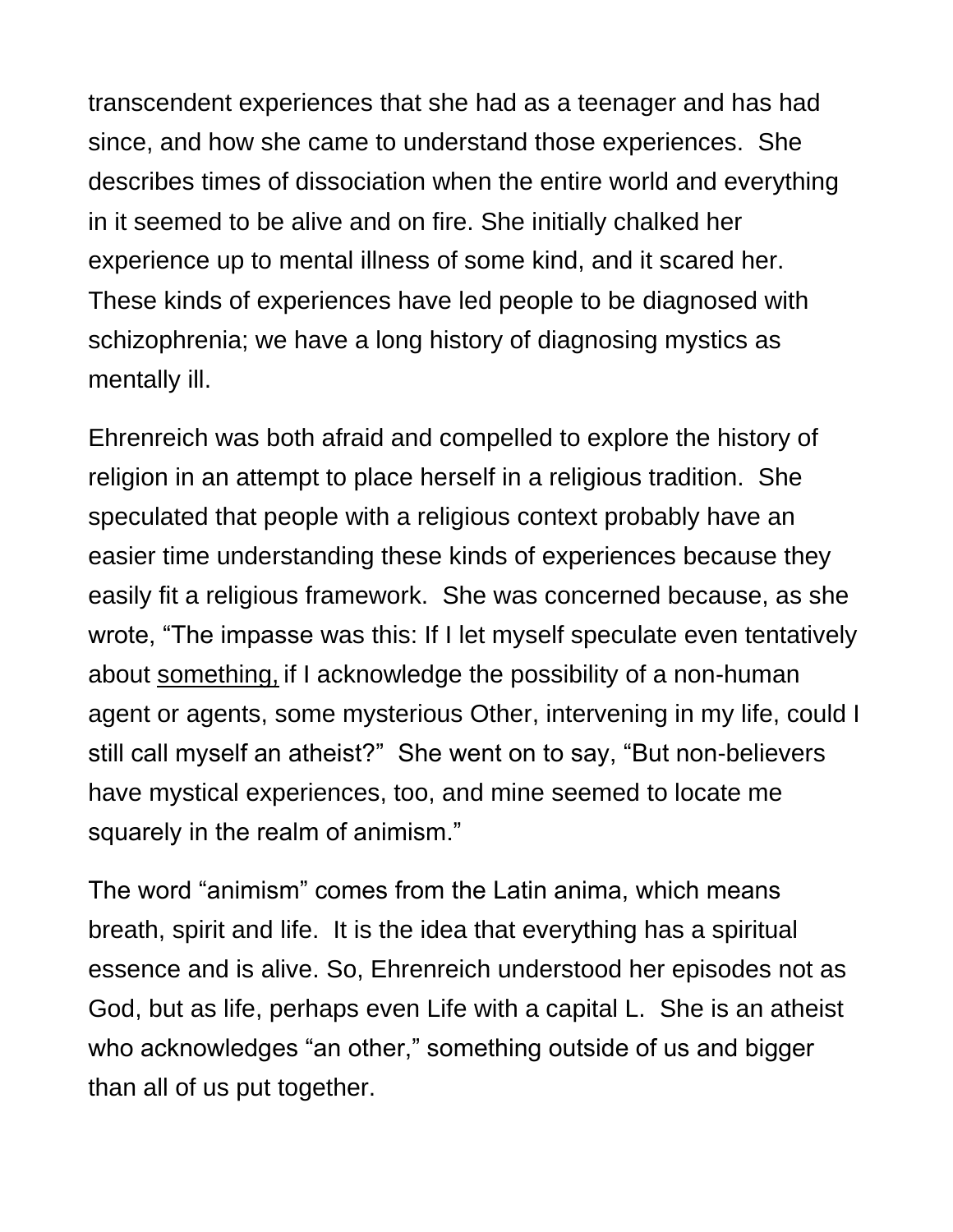As a scientist, Ehrenreich is clear to say that this is not a matter of belief—she doesn't believe in something that she can't prove or observe. She relates her experiences, and, as much as she can trust herself and her senses, she knows her experiences to be real.

Reflecting on Ehrenreich's story, I am reminded of the Six Sources of Unitarian Universalism. The first of these is:

Direct experience of that transcending mystery and wonder, affirmed in all cultures, which moves us to a renewal of the spirit and an openness to the forces which create and uphold life.

Part of our lineage as UUs is the protestant reformation started by Martin Luther, when he questioned the necessity of a priest to act as an intermediary between the people and God. Luther himself had transcendent experiences that he described as a mystical union with God, so he knew that direct experience was not only possible, but transformational. He was transformed and helped to transform the world.

The Transcendentalists of the 19th Century are also part of our lineage. Ralph Waldo Emerson, Henry David Thoreau, and Margaret Fuller, further explored this idea, suggesting that we look to nature and art for answers to the complex questions of life. Emerson in particular believed that each person should take in all that the world has to offer and make up our own minds and hearts about what is true and real.

Based in part on these ancestors in our faith tradition, we affirm the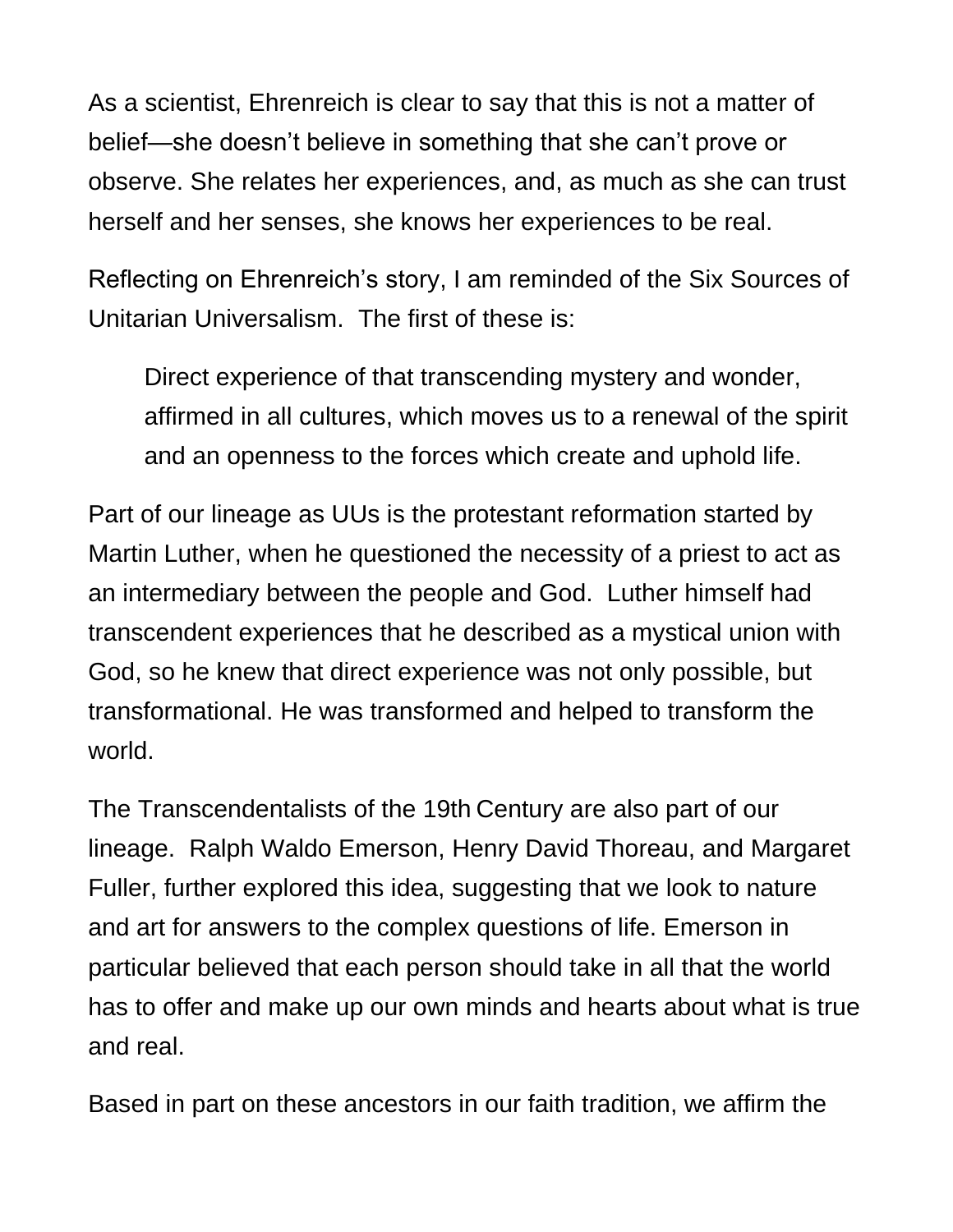direct experience of something greater and that inspires wonder and awe.

The fifth source says that we call on "Humanist teachings which counsel us to heed the guidance of reason and the results of science." With this source we affirm and promote science and reason as ways to know the world and ourselves. We do not believe that science and religion or religious experiences, are incompatible or in conflict.

Because of this, we say that ours is a "Living Tradition;" our gray hymnal is titled "Singing the Living Tradition." This means that we believe that we are always learning, seeking the infinity of answers to an infinity of questions. In theological language, we believe that revelation is not sealed. We remain open to change, possibility and transformation.

Given our human need to know, it's not so surprising that there is a scientific study of awe. Dr. Dacher Keltner of UC-Berkeley is the current expert on awe. He and his team have studied the experience of awe around the world, trying to capture in words and images these experiences that are beyond words. Keltner and his team say that the experience of awe is universal and has many causes, from places and words, to art and nature, to food and people, to religion and spiritual practice. Awe can be caused by something as big as the Grand Canyon or as small as an act of generosity between strangers.

Keltner says that the experience of awe has two properties. First, it is vast, moving beyond boundaries. The boundaries might be physical,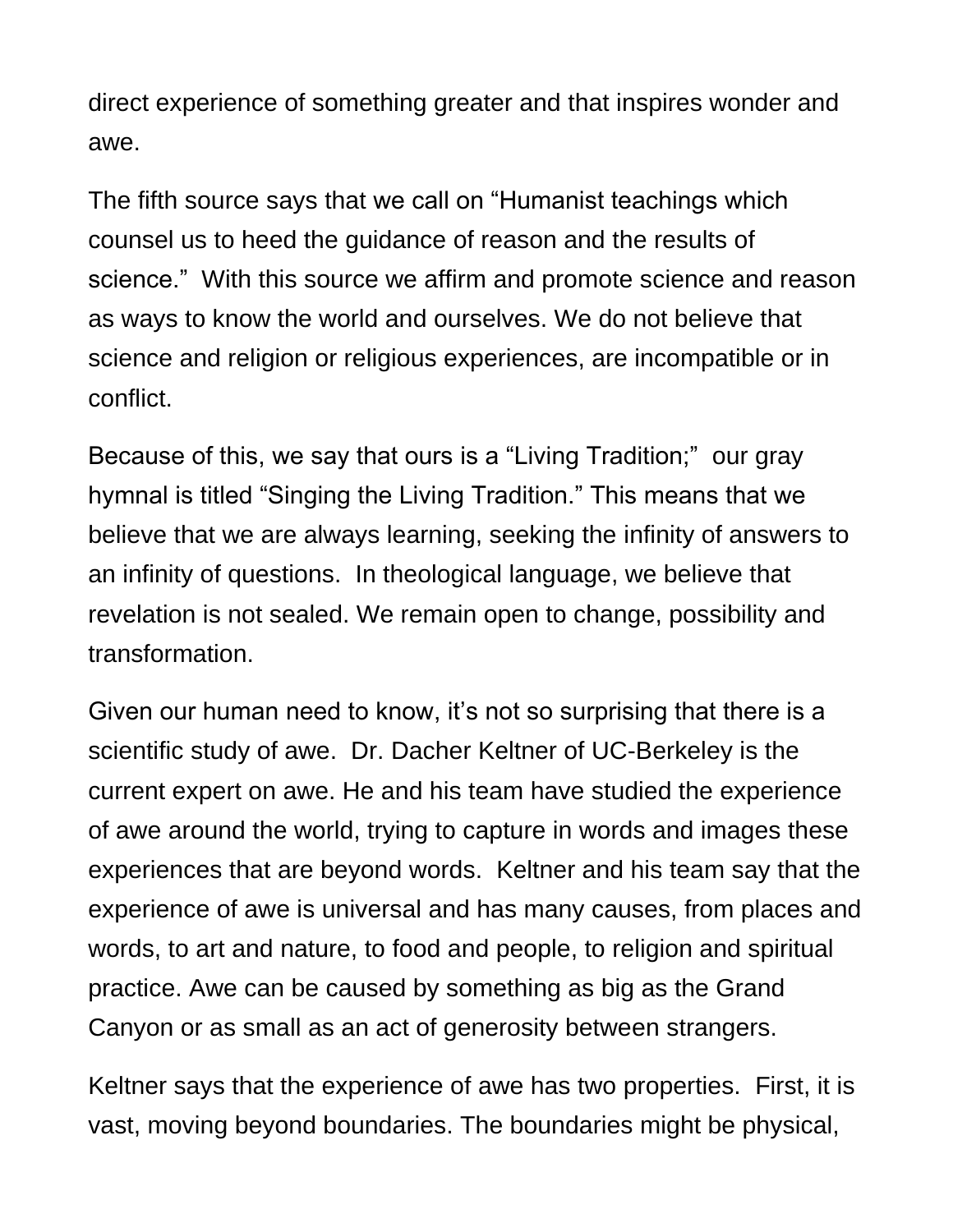such as the vastness of the night sky that called to Maria Mitchell. The boundaries might be temporal or related to time, such as my few moments with a hummingbird that seemed like forever. Or the boundaries might be epistemological or challenging to what we know, such as atheist Barbara Ehrenreich's mystical experiences. The experience of awe reminds us that we are part of something much greater than ourselves and that there is more outside of our own boundaries.

The second property of awe is that it transcends our knowledge structures. This means that it goes beyond our speech and language to trigger a sense of wonder. This is why it's so hard to talk about these experiences-they defy language. Perhaps this is why we created the word "God" in the first place.

Keltner asserts that not only is the experience of awe universal, but so are expressions of awe. He points to ancient art on cave walls as an example of how humans have tried to convey the experience of awe forever. He believes that the first expressions of awe were likely music and song—our voices allow us to convey compassion and connection, going beyond ourselves to connect with others.

No matter whether we are religious or not, spiritual or not, believers or not, as humans we are wired for awe. It's good for us! It helps support our physical and emotional health as individuals. It helps us find our purpose in life and how we can contribute to the world. It helps us feel connected to something larger and build community.

Awe transforms us. It changes our minds and opens our hearts. It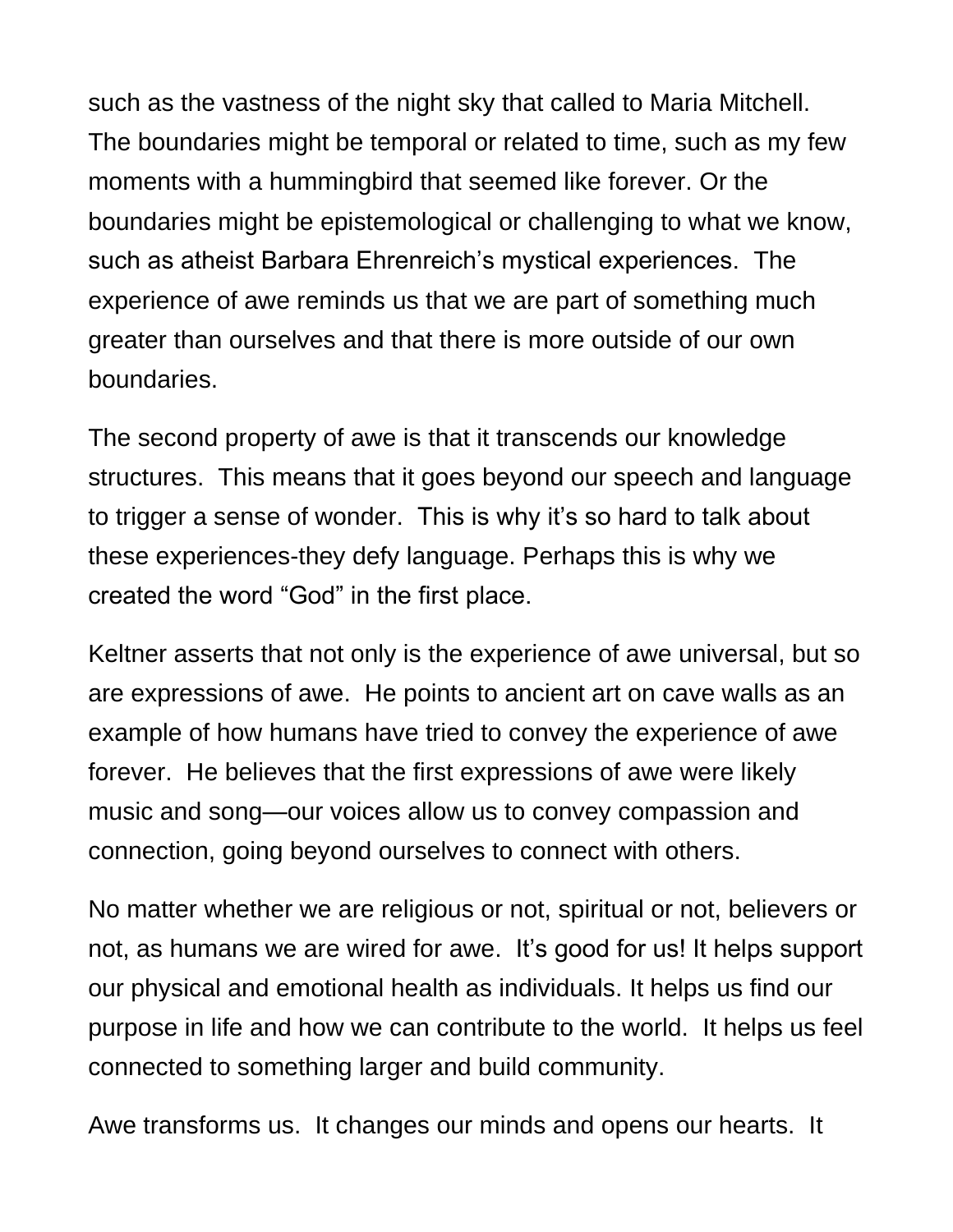calls us from an isolated self to a self that is integrated into the great and infinite web of life. It calls us to humility. It calls us to break down us versus them thinking. It calls us to altruism and curiosity. In a way, awe puts us in our place, our place in the interdependent web of all existence. As Keltner puts it, the antidote to narcissism is awe.

So, it was no surprise to me to learn that Keltner and his associates say that we in this country are awe deprived. We are a culture that focuses on the self and we are in a time when "the other" is being demonized and weaponized. Awe is counter-cultural.

And so, in this month of darkness and anticipation, I invite you to open yourself to the experience of awe. The long, dark nights invite us to turn our eyes to the stars and the vastness of space. Or enjoy the twinkling holiday lights and the music of the season. Or relish the joy in the eyes of a loved one or the taste of traditional food. Or the beauty of majestic evergreens in the stillness of winter.

In this time of darkness,

May we pause to wonder.

May we stand rapt with awe.

May we be open to transformation.

May this be so.

Let us hold a moment of silence together.

~~~~~~~~~~~~~~~~~

For more information on Barbara Ehrenreich, click [here.](about:blank)